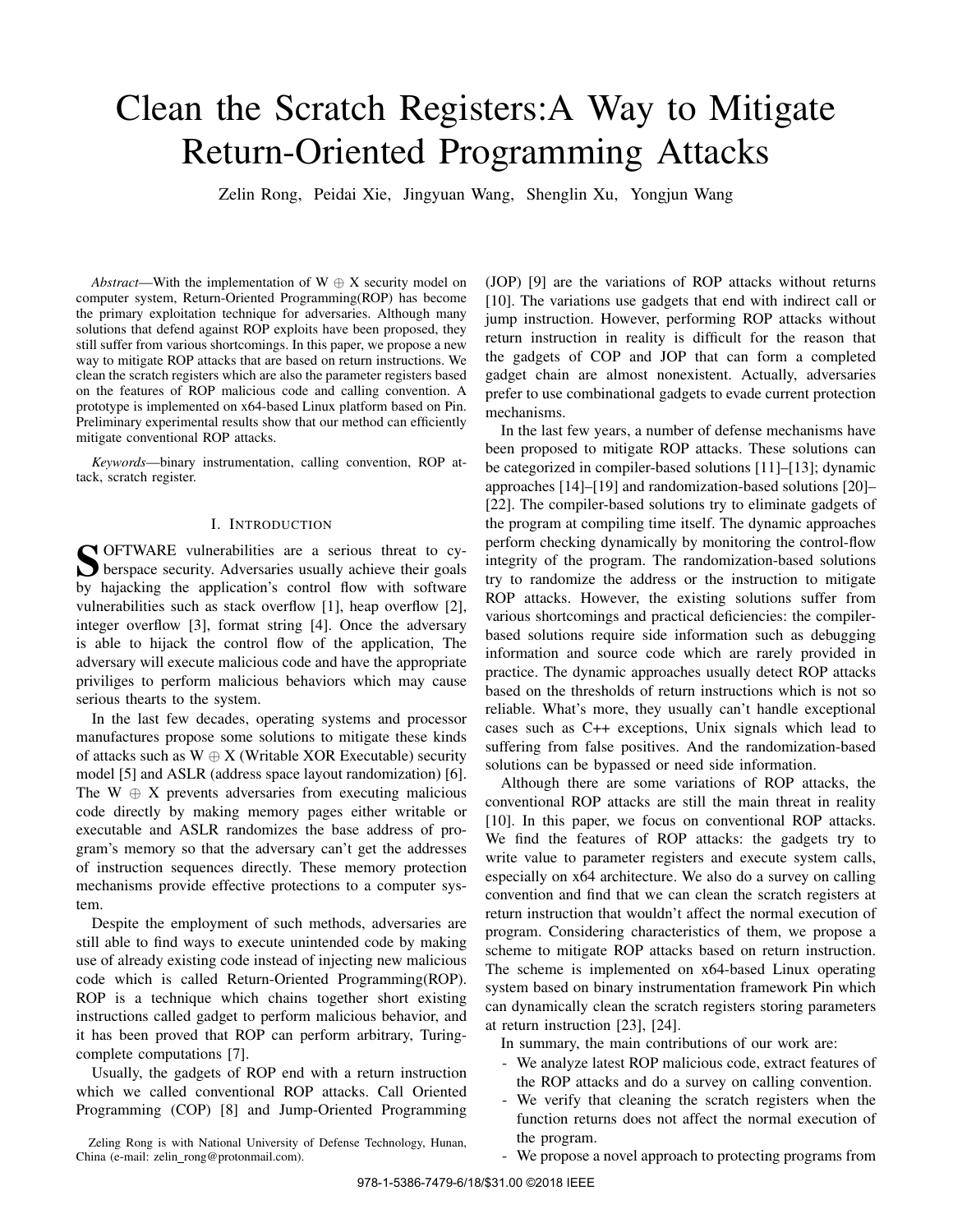convertional ROP attacks without access to source code.

- We design and implement a prototype on x64-based Linux platform and evaluate its security effectiveness and performance overhead.

The remainder of this paper is organized as follows. Section II provides background knowledge including an overview to ROP attacks, a survey of calling convention and festures of ROP attacks. The main idea of our approach and the architecture is provided at Section III. The details of our implementation is illustrated at section IV and Section V provides the evaluation result of the tool. We discuss our work in Section VI and conclude the paper in Section VII.

## II. BACKGROUND

To better understand our prototype system, we provide the backgroud of our work in this section. First, we describe the ROP attacks and calling convention. Then we propose the features of ROP Attacks.

## *A. ROP Attack*

Return-oriented Programming is a kind of code reuse attack technique, which executes gadget chains to perform tasks. Because it does't need to inject new malicious code, it is a effective way to defeat W *⊕* X protection mechanism.

Short instruction sequences that can be called as gadgets have two features: perform a particular atomic task such as load or store memory and then transfer the control flow to the next gadget with return instruction or indirect call or jump instruction. There are two sources to form a gadget. One is the instruction sequences come from the program itself, the other is unintended instruction sequences which begin in the middle of a valid instruction resulting in a new instruction sequences never intended by the programmer nor the compiler. Due to variable-length instructions and unaligned memory access, we can easily find such instructions on x86 and x64 architecture. For example, consider the following set of x64 instructions:

```
48 63 14 32 movsxd rdx, dword ptr [rdx + rsi]29 \text{ c}3 sub \text{e}bx, \text{e}ax
```
There is a "0xc3" byte in the instruction sequences which can be recongnized as a "ret" instruction. If a adversary hajacks the control flow and starts the execution from the middle of that sequences, then the sequences could be a gadget. The execution sequences will be:

$$
32 29 \t x or \t ch, [rcx]c3 \t ret
$$

Adversaries chain gadgets together and transfer the control flow from one gadget to another by writing appropriate values to memory, normally to stack. Once the adversary hajacks the control flow to the first gadget, arbitrary behavior can be done. It has been proved that ROP attack technique is Turingcomplete [7].

Figure 1 provides a overview of conventional ROP attack. In step 1, the adversary hajacks the control flow and moves the stack pointer to the first gadget address with a memoryrelated vulnerability such as buffer overflow vulnerability. The



Fig. 1: Overview of conventional ROP attack

first gadget address overwrites the original return address. After that the adversary will hajack the control flow to the first gadget upon the original function returns, as shown in step 2. The first gadget performs a small computation and is terminated by another return instruction which pops the second gadget address from the memory (step 3) and redirects execution to the next gadget (step 4). This procedure is repeated until the adversary achieves goal and terminates the program.

Compared to the ROP attacks with return instruction, some new variants of ROP attack without return instructions are proposed [8]–[10]. The variants usually use indirect jump or call instruction to chain together gadgets instead of return instruction. However, performing ROP attacks without return instruction in reality is difficult for the reason that the gadgets of COP and JOP that can form a completed gadget chain are almost nonexistent.

To evade current protection mechanisms, adversaries usually prefer to use combinational gadgets, which means using the combination of gadgets based return instruction and indirect jump or call instruction together. In this paper, we focus on the ROP attacks based on return instruction.

## *B. Calling Convention*

In computer science, a calling convention is a convention between caller and callee. It is an implementation-level scheme for how subfunctions receive parameters from their caller and how they return a result, specifically, including where parameters, return values, return addresses and scope links are placed.

In some conventions, the caller is responsible for cleaning the arguments such as \_cdecl. While in other conventions, cleaning up the arguments is the responsibility of the callee, such as stdcall and Microsoft fastcall. No matter whether caller or callee cleans up the arguments, what we really focus on is which registers are needed to retain their values after a subroutine call (preserved register) and which registers are considered to be volatile and, if volatile, need not be restored by the callee (scratch register). Which means, we need to figure out which registers can be directly used by the callee without being preserved and which registers should be preserved first and must be restored at return by the callee.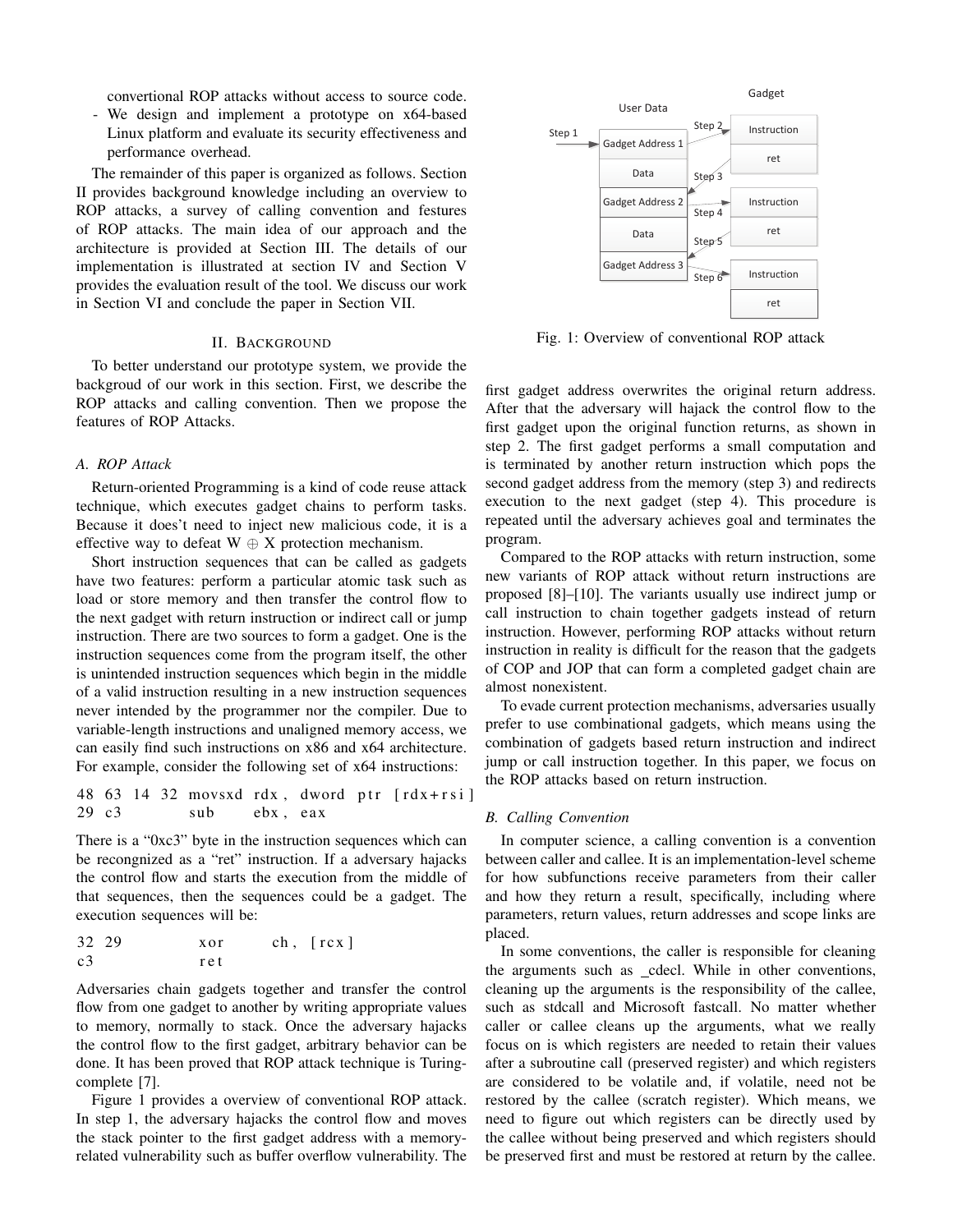On x86 architecture, the registers EBX, ESI, EDI, EBP, DS, ES, and SS are preserved registers. If uses them, callee must save them first and restore them afterwards. EAX and EDX registers are used for return values, and thus should not be preserved. The other registers do not need to be saved by the callee function, which means if they are used by the callee function, then the caller function should save them before the call is made, and restore after the call is over.

X86-64 calling conventions take advantage of the additional register space to pass more arguments in registers instead of stack on x86 architecture. There are two calling conventions in common use: Microsoft x64 calling convention [25] and System V AMD64 ABI [26].

The Microsoft x64 calling convention is normally followed on Windows and pre-boot UEFI (for long mode on x86-64). The registers RCX, RDX, R8, R9 are the first four integer or pointer argument registers, while the first four floating point argument registers are XMM0, XMM1, XMM2, XMM3. If there are more arguments, the stack would be used to pass arguments. The RAX register is used for storing integer return value and XMM0 is used for floating point return value. The registers RAX, RCX, RDX, R8, R9, R10, R11 are srcatch registers. The registers RBX, RBP, RDI, RSI, RSP, R12, R13, R14, and R15 are preserved registers.

The calling convention of the System V AMD64 ABI is normally followed on Unix and Unix-like operating systems such as Solaris and Linux. The registers RDI, RSI, RDX, RCX, R8, R9 are the first six integer or pointer argument registers and the floating point argument registers are XMM0, XMM1, XMM2, XMM3, XMM4, XMM5, XMM6 and XMM7. Similar to the Microsoft x64 calling convention, additional arguments are passed on the stack. The registers RAX and RDX are used for storing integer return value and XMM0 and XMM1 are used for floating point return value. The preserved registers are RBX, RBP, and R12-R15 and all other registers are scratch registers.

The table I [27]–[29] shows a quick overview of common calling conventions.

## *C. Syscall*

It's worth noting that on Linux system, system functions such as "read" and "write" are normally the wrapper functions of syscall. Syscalls [30] are the interface between user programs and the Linux kernel. User programs use it to make the kernel perform expected system tasks, such as file access and networking.

On Linux system, "int 0x80" instruction is the interrupt of x86 architecture to enter the kernel and "syscall" instruction is the interrupt of x64 architecture to enter the kernel. Each syscall has a fixed number (note: the numbers differ between int 0x80 and syscall). For eaxmple, number 1 is the exit syscall number of "int 0x80" instruction and number 1 is the write syscall number of "syscall" instruction. The syscall number is passed by the EAX/RAX register. Most of syscalls take parameters to perform their task. Those parameters are passed by writing them in the appropriate registers before making the actual call. Each parameter index has a specific register. The table II provides the overview of the system call.

TABLE I: Overview of common calling conventions

| platform  | return     | parameter | additional   | scratch                           | preserved                         |
|-----------|------------|-----------|--------------|-----------------------------------|-----------------------------------|
|           | value      | registers | parame-      | registers                         | registers                         |
|           |            |           | ters         |                                   |                                   |
| System    | EAX,       | None      | <b>Stack</b> | EAX,                              | EBX,                              |
| V i386    | <b>EDX</b> |           | (right to    | ECX,                              | ESI, EDI,                         |
|           |            |           | left)        | <b>EDX</b>                        | EBP.                              |
|           |            |           |              |                                   | <b>ESP</b>                        |
| System    | RAX.       | RDI,      | <b>Stack</b> | RAX,                              | RBX,                              |
| V         | <b>RDX</b> | RSI.      | (right to    | RDI.                              | RSP.                              |
| x86 64    |            | RDX,      | left)        | RSI.                              | RBP.                              |
|           |            | RCX,      |              | RDX,                              | R <sub>12</sub>                   |
|           |            | R8, R9    |              | RCX,                              | R <sub>13</sub>                   |
|           |            |           |              | R8, R9,                           | R <sub>14</sub> , R <sub>15</sub> |
|           |            |           |              | R <sub>10</sub> , R <sub>11</sub> |                                   |
| Microsoft | RAX,       | RCX,      | <b>Stack</b> | RAX,                              | RBX,                              |
| x64       | <b>RDX</b> | RDX,      | (right to    | RCX,                              | RBP.                              |
|           |            | R8, R9    | left)        | RDX,                              | RDI,                              |
|           |            |           |              | R8, R9,                           | RSI.                              |
|           |            |           |              | R <sub>10</sub> , R <sub>11</sub> | RSP.                              |
|           |            |           |              |                                   | R <sub>12</sub>                   |
|           |            |           |              |                                   | R <sub>13</sub>                   |
|           |            |           |              |                                   | R <sub>14</sub> , R <sub>15</sub> |

TABLE II: Overview of syscall

| instruction | syscall   | parameter         | retrun value |
|-------------|-----------|-------------------|--------------|
|             | number    | registers $(1$ to | registers    |
|             | registers |                   |              |
| int 0x80    | EAX       |                   | EAX          |
|             |           | EDX, ESI,         |              |
|             |           | EDI, EBP          |              |
| syscall     | RAX       | RDI, RSI,         | RAX          |
|             |           | RDX, R10,         |              |
|             |           | R8, R9            |              |

After all the parameters are set up correctly, user programes call the interrupt with "int 0x80" or "syscall" and the kernel would perform the corresponding task. The return/error value of a syscall is written to EAX/RAX.

## *D. Features of ROP Attack*

Because of the exsistence of W *⊕* X security model, An adversary can't execute shellcode directly. In essence, The purpose of an adversary uses ROP is to disable W *⊕* X with syscall or directly execute shellcode in the way of gadget chains.

A typical ROP gadget chains generated by ROPgadget [31] is shown in the figure 2. The function of the example is obtaining a command shell from which the adversary can control the compromised machine, actually, it executes "execve("/bin/sh", ["/bin/sh"], NULL)" in the program to get a shell. As we can see, the first parameter is passed to the RDI register in line 17 and the second is passed to the RSI in line 19 and the syscall number is 59 in RAX register in line 13.

Based on the practical experience of reading and writing ROP code, we find the features of ROP attacks as follows.

First, the destination of using gadget chains in usual is performing system call or system fucntion to perform malicious behaviour such as file access, network access and W *⊕* X disable. In most cases, the adversary would like to disable W *⊕* X. Because once W *⊕* X has been disabled, shellcode can be executed directly instead of rewritting shellcode to ROP chains which may cause some troubles for the adversary. In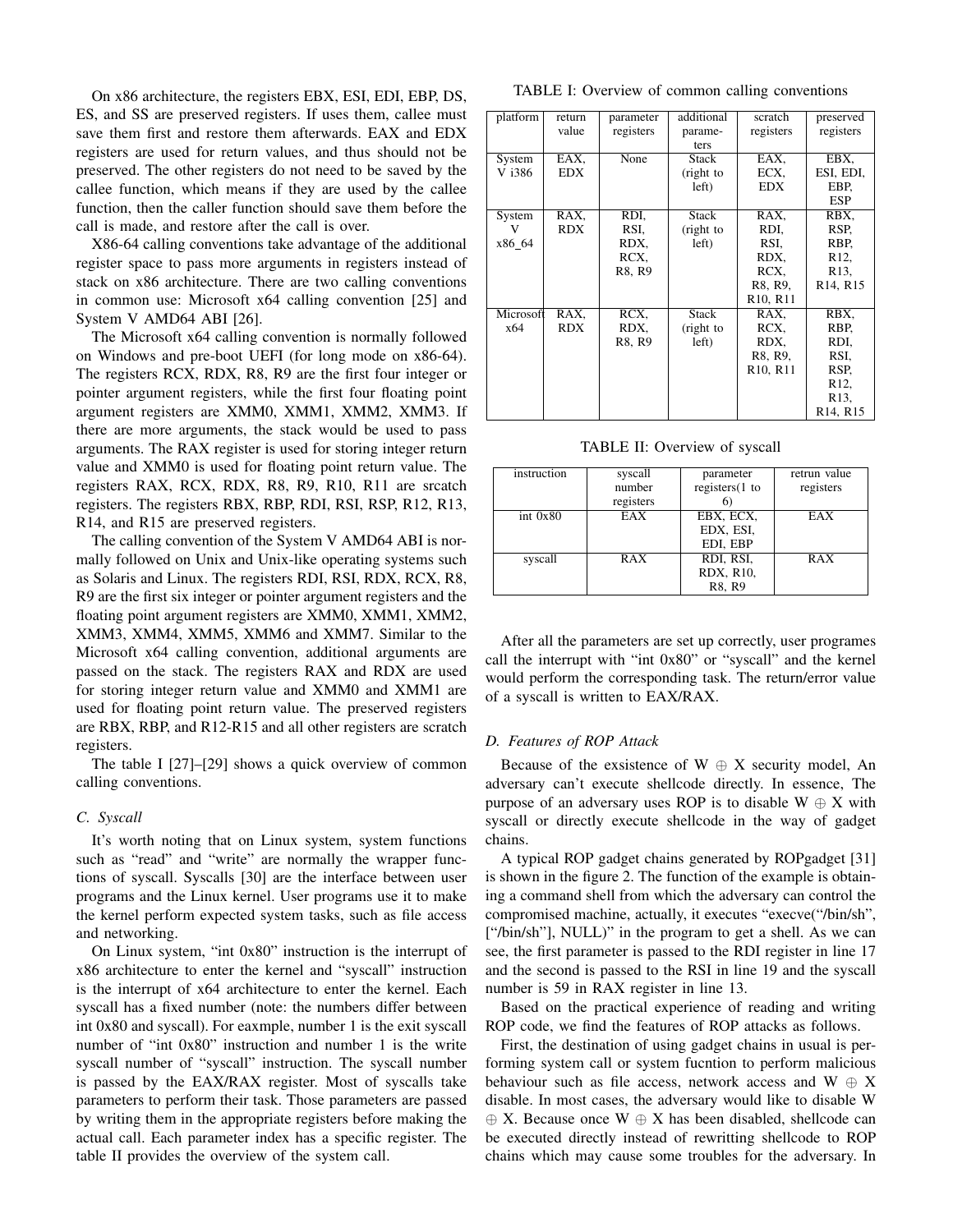| 1:  | $p =$ "                                                                                                        |
|-----|----------------------------------------------------------------------------------------------------------------|
| 2:  | p += pack(' <q', #="" 0x0000000000401627)="" ;="" pop="" ret<="" rsi="" td=""></q',>                           |
| 3:  | p += pack(' <q', #="" .data<="" 0x00000000006ca080)="" @="" td=""></q',>                                       |
| 4:  | p += pack(' <q', #="" 0x00000000004784d6)="" ;="" pop="" rax="" rbx="" rdx="" ret<="" td=""></q',>             |
| 5:  | $p == '/bin//sh'$                                                                                              |
| 6:  | p += pack(' <q', #="" 0x4141414141414141)="" padding<="" td=""></q',>                                          |
| 7:  | p += pack(' <q', #="" 0x4141414141414141)="" padding<="" td=""></q',>                                          |
| 8:  | p += pack(' <q', #="" 0x0000000000473f81)="" ;="" [rsi],="" mov="" ptr="" qword="" rax="" ret<="" td=""></q',> |
| 9:  | p += pack(' <q', #="" 0x0000000000401627)="" ;="" pop="" ret<="" rsi="" td=""></q',>                           |
| 10: | p += pack(' <q', #="" +="" .data="" 0x00000000006ca088)="" 8<="" @="" td=""></q',>                             |
| 11: | p += pack(' <q', #="" 0x0000000000425e3f)="" ;="" rax="" rax,="" ret<="" td="" xor=""></q',>                   |
| 12: | p += pack(' <q', #="" 0x0000000000473f81)="" ;="" [rsi],="" mov="" ptr="" qword="" rax="" ret<="" td=""></q',> |
| 13: | p+= pack(' <q', #="" 0x00000000004784d6)="" ;="" pop="" rax="" rbx="" rdx="" ret<="" td=""></q',>              |
| 14: | $p == p64(59)$<br># execve syscall number                                                                      |
| 15: | p += pack(' <q', #="" 0x4141414141414141)="" padding<="" td=""></q',>                                          |
| 16: | p += pack(' <q', #="" 0x4141414141414141)="" padding<="" td=""></q',>                                          |
| 17: | p += pack(' <q', #="" 0x0000000000401506)="" ;="" pop="" rdi="" ret<="" td=""></q',>                           |
| 18: | p += pack(' <q', #="" .data<="" 0x0000000006ca080)="" @="" td=""></q',>                                        |
| 19: | p += pack(' <q', #="" 0x0000000000401627)="" ;="" pop="" ret<="" rsi="" td=""></q',>                           |
| 20: | p += pack(' <q', #="" +="" .data="" 0x00000000006ca088)="" 8<="" @="" td=""></q',>                             |
| 21: | p += pack(' <q', #="" 0x0000000000442636)="" ;="" pop="" rdx="" ret<="" td=""></q',>                           |
| 22: | p += pack(' <q', #="" +="" .data="" 0x00000000006ca088)="" 8<="" @="" td=""></q',>                             |
| 23: | p += pack(' <q', #="" 0x0000000000467175)="" :="" ret<="" syscall="" td=""></q',>                              |

Fig. 2: Typical example of ROP

upper example, the system call is number 59 which is "execve" system call.

Second, if the adversary performs ROP attacks using system call instruction, no matter on x86 or x64 architecture, the register would be used to pass parameter. Or if the adversary performs ROP attacks using system function such as "read" or "mprotect", on x64 system, the register would still be used to pass parameters, as mentioned in subsection B and C.

## III. SYSTEM DESIGN

Based on the features of ROP attacks and calling convention, we propose a new way to mitigate conventional ROP attacks which is cleaning the scratch registers that are also the parameter registers when meeting return instruction.

#### *A. Assumptions*

We make the following assumptions in order to simulate the real environment:

- 1. We assume that operating systems and processor enable the  $W \oplus X$  security model. In that way, adversaries can't execute malicious code directly.
- 2. We assume that the adversary performs ROP attacks based on the return instruction.
- 3. We assume that we have no access to side information such as source code and debugging information while defeating ROP, which is also rarely provided in practice.

## *B. Main Idea*

The main idea of our method is that when meeting return instruction, clean the scratch registers that are also the parameter registers.

The reason why it can mitigate ROP attacks and have no affect on normal performance of programe shows as below. During the process of ROP attacks, cleaning the parameter registers can undermine the adversary's intention to use gadgets. When the gadget of system call have been called, the parameter registers have already been destroyed then the ROP attack will lapse. We do not need to worry about that cleaning the registers will affect the normal performance of the program because that the regsisters are also the scratch registers. The



Fig. 3: Architecture of the system



Fig. 4: Flow chart of the system

callee fuctions don't need to preserve the value of scratch regsisters, so cleaning the value at return would not affect the execution of the program at return instruction.

As shown in the figure 2, once we cleane the register RDI at the return in line 17 and the register RSI at the return in line 19, the system call "execve" will fail for it lose the first two parameters.

#### *C. Work Flow*

Base on the main idea, we make use of instrumentation to implement our system. In that way we can add extra code to monitor the behavior of the program without the need of source code.

The architecture of our system is shown in figure 3. We set a flag for each scratch register to indicate whether the register is used or not by the callee. To avoid that one thread accesses the flag of another thread, we set flag for each thread. Every instruction is intercepted before it is executed by the processor. In instrumentation component, we recongnize every instruction's type. And in analysis component, we do the corresponding operation for each instruction.

Figure 4 shows the flow chart of the system. Before a instruction is executed by the processor, we first check whether the instruction is a call instruction or not. If it is a call, we reset the flag of all the scratch registers. If it is not a call, then we check if the instruction is a return instruction, if it is true, we clean the value of scratch registers of which flag has been set. Otherwise, if the instruction writes value to scratch registers which means the registers don't need to be preserved at return, we set the flag of the registers.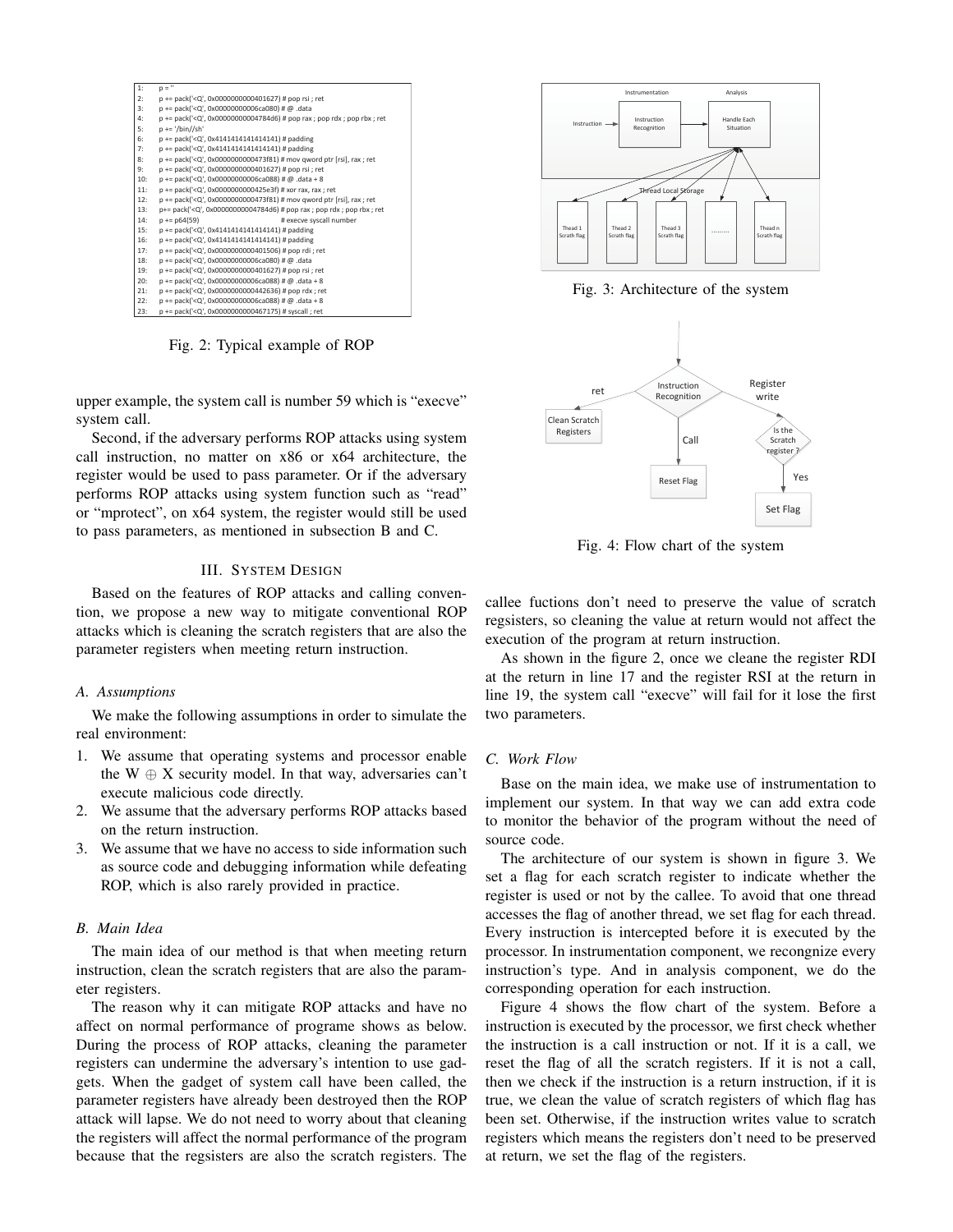## IV. SYSTEM IMPLEMENTATION

Section III provides the main idea and overall design of the system to prevent ROP attacks with cleaning the scratch registers. In this section, we discuss specific implementation details of our prototype.

We have developed the prototype implementation for the 64-bit version of Ubuntu 16.04. Our system is implemented on the dynamical binary instrumentation tool Pin (version 3.5) [23], [24].

We choose RDI, RSI, RCX as the registers we clean. These three regsiters are the scratch registers on system V x86 64, so cleaning these three registers will not affect the program behavior at return if their values have been changed in the callee. These three registers are the scratch registers which are also the parameter registers on system V x86\_64 architecture. RDI register is the first parameter register and RSI is the second and RCX is the forth. Cleaning their values will cause the system call losing the proper parameters which then mitigate the ROP attacks. It is not necessary to clean all the scratch registers for the reason that it may cost too much resources and cause high performance overhead and some of them are not parameter registers.

## *A. Instrumentation Framework*

We focus on dynamic binary instrumentation at runtime to avoid access to side information. After doing a research on binary instrumentation framework such as DynInst [32], Vulcan [33], DTrace [34], Valgrind [35] and Pin [23], [24], we decide to use Pin as our instrumentation framework.

Pin is a dynamic binary instrumentation framework for the IA-32, x86-64 and MIC instruction-set architectures, which requires no source code and can support instrumenting programs dynamically. It allows a tool to insert arbitrary code (written in C or C++) in arbitrary places in the executable. There are many tools built based on Pin, such as VTune Amplifier XE, Inspector XE, Advisor XE and SDE.

There are two kinds of working mode in Pin, probe mode and just-in-time (JIT) mode. In JIT mode, Pin allows users to inject instrumentation before the instruction is executed by the processor. Probe mode is a method which insert probes at the start of specified routines. A probe is a jump instruction which is placed at the start of the target routine and redirects the control flow to the instrumentation code. As we need to instrument unintened instruction, we use JIT mode to implement our system.

Conceptually, instrumentation consists of two components: instrumentation and analysis code. Instrumentation code decides where and what code is inserted and analysis code decides what code to execute at insertion points. Pin provides these two components with Pintool. Pintools can be thought of as plugins of Pin which can modify the code generation process. Normally, there are two types of routines in Pintool: instrumentation callback routine and analysis routine. Each one represents the corresponding component. Pin also provides a rich API allowing users to develop their own Pintool.

We designed and implemented our own Pintool to mitigate ROP attacks with the Pin framework.

#### *B. Instrumentation and Analysis Routines*

We need to figure out two things in the system: where to insert code and what code to execute at insertion points.

As shown in section III, before a instruction is executed by the processor, we need to recongnize the instruction's type in instrumentation routines to check whether the instrution is call or return or the operation of writting a value to scratch registers. We use the inspection routines INS IsCall(INS ins) and INS IsRet(INS ins) provided by the Pin API to recognize the instruction is a call or return instruction. We use INS RegWContain(INS ins, REG reg) to check whether the instrution change the value of scratch registers or not.

In analysis routines, when the instruction is a call, we reset all the flag of scratch registers. To avoid that one thread accesses the flag of another thread, we use the thread local storage (TLS) from the Pin API, so that each thread has its own flag. When the instruction is a return, we clean the value of the registers of which flag has been set. And when the instruction is a operation of writting value to the scratch registers, we set the corresponding flag of the register.

## V. EVALUATION

In this section, we test the security effectiveness of our system. We also test the false negative of it to check whether it will affect the normal execution of program. Finally we evaluate the performance overhead of the system. The evaluation is performed on an Intel(R) Core(TM) i7-4790 3.60GHz machine with 8GB memory and 64-bit Ubuntu OS which kernel is 4.4.0.

## *A. Security Effectiveness*

We first test whether our system can really mitigate conventional ROP attacks.

First, We collected some programs that appeared in the CTF contest [36] and are categorized as "pwn" which means they can be exploited to get a shell. We used the programs that can be exploited by ROP attacks. We classfied the programs into five categories according to their types of vulnerability and ways of compiling. We ran the programs under the instrumentation of the system and then ran the exploit scripts to attack them to see whether we can get the shell. The result is shown in table III.

To further test the security effectiveness of our system, we viewed the shell-storm [37] website and rewrote some shellcodes in the way of ROP, and tested them with our system.

We used a simple target program that had a strepy vulnerability. We compiled the program with gcc-5.4.0 in static way.

There are 35 shellcodes for x64 architecture on shell-storm websit. After reading all the shellcodes, we picked up 7 typical shellcodes and rewrote them in ROP with the gadgets which generated by ROPGadget [31]. Then we attack the vulnerable program with the shellcodes. The result shows as table IV.

As demonstrated, the experimental results show that our system could mitigate all these ROP attacks without false positive. So we believe our technique can be used to mitigate conventional ROP attacks.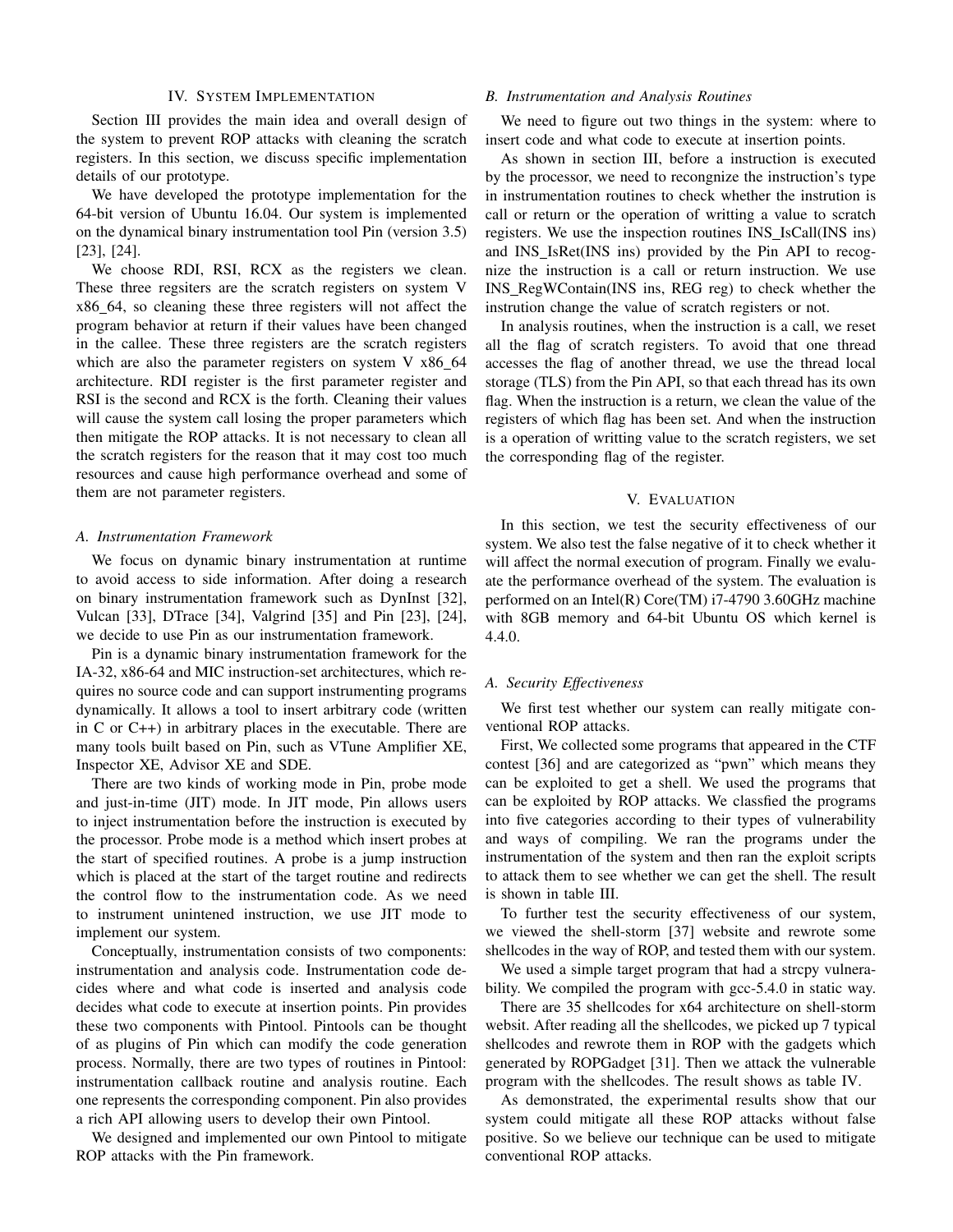TABLE III: The test result of ROP attacks on CTF contest

|                | without instru-<br>size(kb)<br>vulnerability |           | under instru- |
|----------------|----------------------------------------------|-----------|---------------|
| classification |                                              | mentation | mentation     |
| stack overflow | 8.9                                          | get shell | failed to get |
| (dynamic       |                                              |           | shell         |
| compiled)      |                                              |           |               |
| stack overflow | 806.1                                        | get shell | failed to get |
| (static        |                                              |           | shell         |
| compiled)      |                                              |           |               |
| format         | 20                                           | get shell | failed to get |
| vulnerability  |                                              |           | shell         |
| (dynamic       |                                              |           |               |
| compiled)      |                                              |           |               |
| format         | 844.8                                        | get shell | failed to get |
| vulnerability  |                                              |           | shell         |
| (static        |                                              |           |               |
| compiled)      |                                              |           |               |
| heap           | 13.8                                         | get shell | failed to get |
| vulnerability  |                                              |           | shell         |
| (dynamic       |                                              |           |               |
| compiled)      |                                              |           |               |

TABLE IV: The test result of ROP attacks on shellcode

| shellcode         | instruction | gadget | without   | under      |
|-------------------|-------------|--------|-----------|------------|
|                   | count       | count  | instru-   | instrumen- |
|                   |             |        | mentation | tation     |
| add map in        | 28          | 35     | succeed   | failed     |
| /etc/hosts        |             |        |           |            |
| read              | 24          | 30     | succeed   | failed     |
| /etc/passwd       |             |        |           |            |
| bind-shell        | 35          | 41     | succeed   | failed     |
| with netcat       |             |        |           |            |
| shutdown -h       | 22          | 28     | succeed   | failed     |
| now               |             |        |           |            |
| reverse tcp       | 50          | 30     | succeed   | failed     |
| bindshell         |             |        |           |            |
| tcp bindshell     | 70          | 41     | succeed   | failed     |
| $setuid(0) + ex-$ | 19          | 20     | succeed   | failed     |
| ecve("/bin/sh")   |             |        |           |            |

#### *B. False Negative*

To see the false nagative of our system, we tested the system over the set of GNU Coreutils, and a set of other real-world applications and server programs including firefox and httpd. We also coded program with all kinds of funtions from glibc and checked the return values of the funtions.

We tested out system over the set of GNU Coreutils including almost 113 programs such as "head" and "sha1sum". All the program behaviored well under the instrumentation of our system. We also monitored 8 real and big programs: chrome, firefox, gdb, httpd, libreoffice, python, supertux2 game. None of them crashed under the instrumentation. They all performed well.

We also checked the return values of functions from glibc. We classfied functions into 14 categories according to their features [38] which include almost 250 functions. As we can see from table V, the situations under the instrumentation are the same as without the instrumentation. It is noteworthy that our system can handle the situations like setjmp, signal, exception and lazy binding that some dynamic detecting solutions can't handle.

#### TABLE V: The test result of ROP attacks on functions

| functions                | result of under instrumentation |
|--------------------------|---------------------------------|
| signal relative          | work fine                       |
| setjmp relative          | work fine                       |
| exception relative       | work fine                       |
| socket relative          | work fine                       |
| <b>IO</b> std relative   | work fine                       |
| IO file relative         | work fine                       |
| string relative          | work fine                       |
| memory relative          | work fine                       |
| math relative            | work fine                       |
| time relative            | work fine                       |
| user and group privilege | work fine                       |
| relative                 |                                 |
| process relative         | work fine                       |
| file permission relative | work fine                       |
| $C++$ and $Class$        | work fine                       |

TABLE VI: Performance overhead

| program  | size(kb) | benchmark    | without | under in-          | overhead           |
|----------|----------|--------------|---------|--------------------|--------------------|
|          |          |              | instru- | strumen-           |                    |
|          |          |              | menta-  | tation(s)          |                    |
|          |          |              | tion(s) |                    |                    |
| $bzip2-$ | 31.3     | uncompress   | 0.038   | 0.538              | 14.1X              |
| 1.0.6    |          | a 469 KB     |         |                    |                    |
|          |          | file         |         |                    |                    |
| gzip-    | 98.2     | compress a   | 3.037   | 14.925             | 4.9X               |
| 1.6      |          | 76.2 MB      |         |                    |                    |
|          |          | file         |         |                    |                    |
| grep-    | 211.2    | find pattern | 0.045   | 0.633              | 22.5X              |
| 2.25     |          | in 76.2 MB   |         |                    |                    |
|          |          | file         |         |                    |                    |
| gcc-     | 915.7    | compile a    | 0.032   | 0.795              | 24.8X              |
| 5.4.1    |          | 1.3KB        |         |                    |                    |
|          |          | source code  |         |                    |                    |
| firefox- | 199.9    | browse       | 4.072   | 87.221             | 21.4X              |
| 58.0     |          | website      |         |                    |                    |
| chrome-  | 123063   | browse       | 3.312   | 66.513             | 20.0X              |
| 64.0     |          | website file |         |                    |                    |
| tar-     | 383.6    | compress a   | 0.046   | 0.597              | 13.0X              |
| 1.28     |          | 76.2 MB      |         |                    |                    |
|          |          | file         |         |                    |                    |
| gocr-    | 421.8    | process JPG  | 0.121   | 3.031              | 25.0X              |
| 0.49     |          | file         |         |                    |                    |
| cat-     | 52.1     | cat a        | 0.016   | 0.307              | 19.1X              |
| 8.25     |          | 487.7KB      |         |                    |                    |
|          |          | file         |         |                    |                    |
| hexdump  | 31.2     | hexdump a    | 0.179   | $1.\overline{546}$ | 8.7X               |
|          |          | 487.7KB      |         |                    |                    |
|          |          | file         |         |                    |                    |
| Average  |          |              | 1.090   | 17.611             | $\overline{16.2X}$ |

#### *C. Performance Evaluation*

To evaluate the performance of our system, we measured the time consumption that running normal applications needed. The evaluation was tested on programs. For each program, we tested the performance overhead when the program runs without instrumentation and under the instrumentation of the system, as shown in table VI.

The average performance overhead is nearly 16.2 times. The performance overhead of our system is relatively high which is a shortcoming. The recognition of instruction's type and routines relative to TLS cost the main performance overhead, especially the recongnition of writting value to scratch regsisters and setting the flag.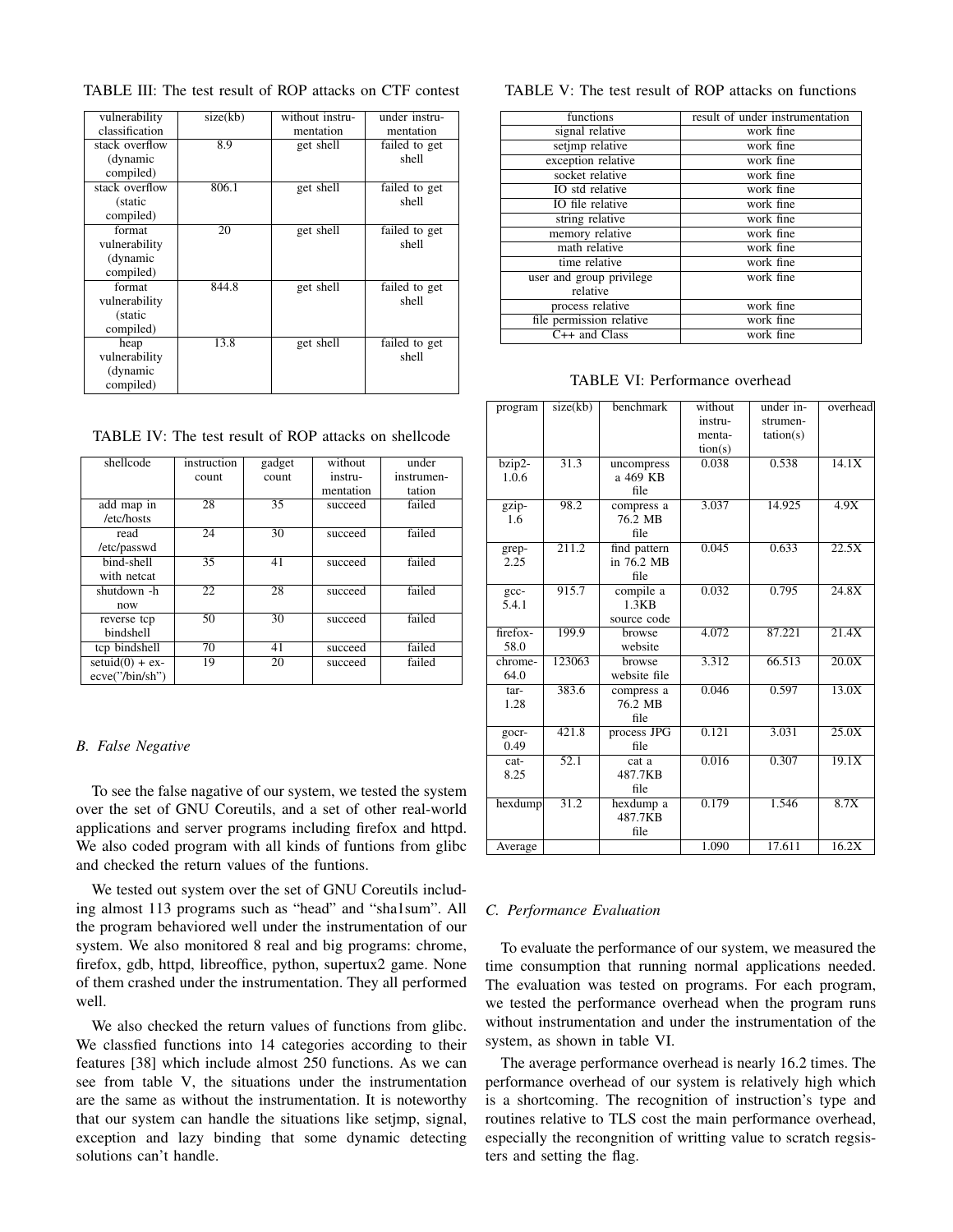## VI. DISCUSSION

Our system can mitigate conventional ROP attacks based on the theory of calling convention. It doesn't need any side information like source code which most of compiled ways need. Compared with existing dynamic detect methods, it can mitigate ROP attacks with no dependency on thresholds and no false negative.

Although it is effective at mitigating ROP attacks, there are some limitations. First, the system can only mitigate ROP attacks based on return instruction, which means that it can only mitigate the conventional ROP attacks and some mixed attacks. It has no effect on attacks based on the instruction without returns such as COP and JOP. Second, the system is implemented by using the binary instrumentation framework Pin and causes an average slowdown of 16.2 times. The performance overhead is relatively high.

#### VII. CONCLUSION

In this paper, we analysed calling convention and Return-Oriented Programming which is a powerful attack that bypasses current security mechanisms. We also extracted the features of ROP attack : adversaries usually try to call fucntions like disabling  $W \oplus X$  or file access with gadgets.

Based on the observation, we proposed a solution to mitigate conventional ROP attacks: clean the scratch registers which are also the parameter registers. Then we designed and implemented a prototype system. After evaluation, it has been proved that our method can mitigate ROP attacks based on return instruction with no false negative.

Our system induces a performance overhead by a factor of 16.2x which is relative high and it also can't handle ROP attacks without returns which are the next question we focus on to solve.

#### ACKNOWLEDGMENT

We thank the anonymous reviewers for their constructive comments that guided the final version of this paper. We thank National University of Defense Technology for providing essential conditions to accomplish this paper. This work is supported by NSFC No.61472439, National Natural Science Foundation of China under Grant.

#### **REFERENCES**

- [1] A. One, "Smashing the stack for fun and profit (1996)," *See http://www. phrack. org/show. php*, 2007.
- [2] Anonymous, "Once upon a free()..." *See http://phrack.org/issues/57/9.html*, 2001.
- [3] Blexim, "Basic integer overflows," *See http://phrack.org/issues/60/10.html*, 2002.
- [4] R. Gera, "Advances in format string exploitation," *See http://phrack.org/issues/59/7.html*, 2002.
- [5] Microsoft, "A detailed description of the data execution prevention (dep) feature in windows xp service pack<br>2, windows xp tablet pc edition 2005, and windows<br>server 2003," https://support.microsoft.com/en-us/help/875352/<br>a-detailed-deconitions 2, windows xp tablet pc edition 2005, and windows server 2003," https://support.microsoft.com/en-us/help/875352/ a-detailed-description-of-the-data-execution-prevention-dep-feature-in, 2017.
- [6] P. Team, "Pax address space layout randomization (aslr)," 2003.
- [7] H. Shacham, "The geometry of innocent flesh on the bone: Return-intolibc without function calls (on the x86)," in *Proceedings of the 14th ACM conference on Computer and communications security*. ACM, 2007, pp. 552–561.
- [8] N. Carlini and D. Wagner, "Rop is still dangerous: Breaking modern defenses." in *USENIX Security Symposium*, 2014, pp. 385–399.
- [9] T. Bletsch, X. Jiang, V. W. Freeh, and Z. Liang, "Jump-oriented programming: a new class of code-reuse attack," in *Proceedings of the 6th ACM Symposium on Information, Computer and Communications Security*. ACM, 2011, pp. 30–40.
- [10] S. Checkoway, L. Davi, A. Dmitrienko, A.-R. Sadeghi, H. Shacham, and M. Winandy, "Return-oriented programming without returns," in *Proceedings of the 17th ACM conference on Computer and communications security*. ACM, 2010, pp. 559–572.
- [11] J. Li, Z. Wang, X. Jiang, M. Grace, and S. Bahram, "Defeating returnoriented rootkits with return-less kernels," in *Proceedings of the 5th European conference on Computer systems*. ACM, 2010, pp. 195–208.
- [12] K. Onarlioglu, L. Bilge, A. Lanzi, D. Balzarotti, and E. Kirda, "G-free: defeating return-oriented programming through gadget-less binaries," in *Proceedings of the 26th Annual Computer Security Applications Conference*. ACM, 2010, pp. 49–58.
- [13] T. Bletsch, X. Jiang, and V. Freeh, "Mitigating code-reuse attacks with control-flow locking," in *Proceedings of the 27th Annual Computer Security Applications Conference*. ACM, 2011, pp. 353–362.
- [14] P. Chen, H. Xiao, X. Shen, X. Yin, B. Mao, and L. Xie, "Drop: Detecting return-oriented programming malicious code," in *International Conference on Information Systems Security*. Springer, 2009, pp. 163– 177.
- [15] L. Davi, A.-R. Sadeghi, and M. Winandy, "Ropdefender: A detection tool to defend against return-oriented programming attacks," in *Proceedings of the 6th ACM Symposium on Information, Computer and Communications Security*. ACM, 2011, pp. 40–51.
- [16] V. Pappas, M. Polychronakis, and A. D. Keromytis, "Transparent rop exploit mitigation using indirect branch tracing." in *USENIX Security Symposium*, 2013, pp. 447–462.
- [17] P. Chen, X. Xing, H. Han, B. Mao, and L. Xie, "Efficient detection of the return-oriented programming malicious code," in *International Conference on Information Systems Security*. Springer, 2010, pp. 140– 155.
- [18] Y. Cheng, Z. Zhou, Y. Miao, X. Ding, H. Deng *et al.*, "Ropecker: A generic and practical approach for defending against rop attack," 2014.
- [19] I. Fratric, "Runtime prevention of return-oriented programming attacks, 2012," *URL https://ropguard. googlecode. com/svn/trunk/doc/ropguard. pdf*.
- [20] V. Pappas, M. Polychronakis, and A. D. Keromytis, "Smashing the gadgets: Hindering return-oriented programming using in-place code randomization," in *Security and Privacy (SP), 2012 IEEE Symposium on*. IEEE, 2012, pp. 601–615.
- [21] J. Hiser, A. Nguyen-Tuong, M. Co, M. Hall, and J. W. Davidson, "Ilr: Where'd my gadgets go?" in *Security and Privacy (SP), 2012 IEEE Symposium on*. IEEE, 2012, pp. 571–585.
- [22] A. Gupta, S. Kerr, M. S. Kirkpatrick, and E. Bertino, "Marlin: A fine grained randomization approach to defend against rop attacks," in *International Conference on Network and System Security*. Springer, 2013, pp. 293–306.
- [23] V. J. Reddi, A. Settle, D. A. Connors, and R. S. Cohn, "Pin: a binary instrumentation tool for computer architecture research and education, in *Proceedings of the 2004 workshop on Computer architecture education: held in conjunction with the 31st International Symposium on Computer Architecture*. ACM, 2004, p. 22.
- [24] C.-K. Luk, R. Cohn, R. Muth, H. Patil, A. Klauser, G. Lowney, S. Wallace, V. J. Reddi, and K. Hazelwood, "Pin: building customized program analysis tools with dynamic instrumentation," in *Acm sigplan notices*, vol. 40, no. 6. ACM, 2005, pp. 190–200.
- [25] Microsoft, "x64 architecture," https://docs.microsoft.com/en-us/ windows-hardware/drivers/debugger/x64-architecture, 2017.
- [26] M. Matz, J. Hubicka, A. Jaeger, and M. Mitchell, "System v application binary interface," *AMD64 Architecture Processor Supplement, Draft v0*, vol. 99, 2013.
- [27] D. Lawlor, "Function calling, and preserved registers," https: //www.cs.uaf.edu/2012/fall/cs301/lecture/09\_10\_functions.htmlhttps: //www.cs.uaf.edu/2012/fall/cs301/lecture/09\_10\_functions.html".
- [28] Microsoft, "Register usage," https://msdn.microsoft.com/en-us/library/ 9z1stfyw.aspx, 2015.
- [29] ——, "Caller/callee saved registers," https://msdn.microsoft.com/en-us/ library/6t169e9c.aspx, 2015.
- [30] F. S. Foundation, "System calls," https://www.gnu.org/software/libc/ manual/html\_node/System-Calls.html.
- [31] J. Salwan, "Ropgadget gadgets finder and auto-roper," http:// shell-storm.org/project/ROPgadget/, 2011.